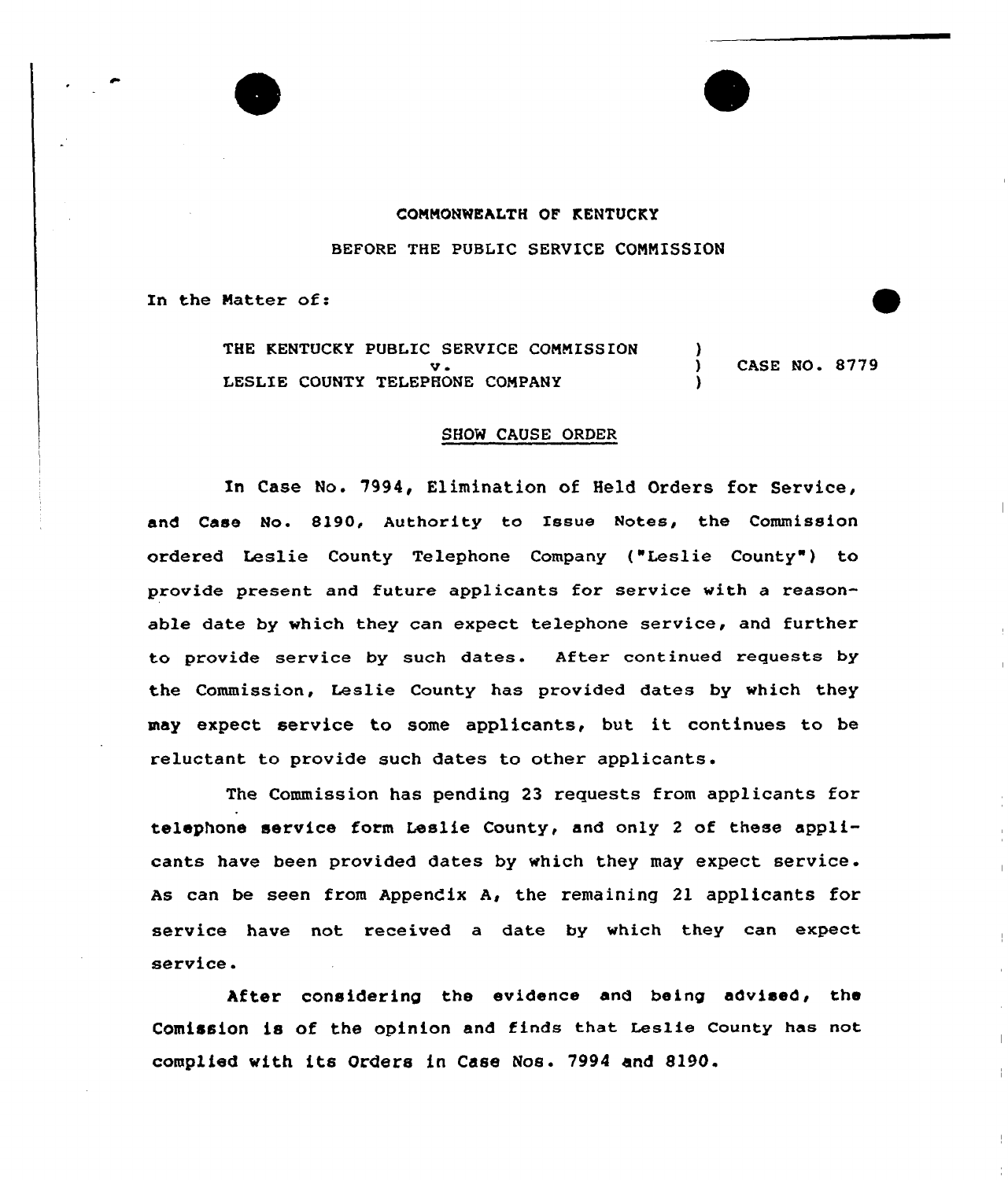IT IS THEREFORE ORDERED that Leslie County shall appear at the offices of the Commission in Frankfort, Kentucky, on April 7, 1983, at 10:00 a.m., Eastern Standard Time, and show cause, if any it can, why it should not be subject to the penalties prescribed under KRS 278.990 for failure to comply with the Commission's regulations and Orders.

Done at Frankfort, Kentucky, this 16th day of March, 19S3.

PUBLIC SERVICE CONNISSION

an Shelle<br>enne Landall

**Commiss** 

Secretary

ATTEST: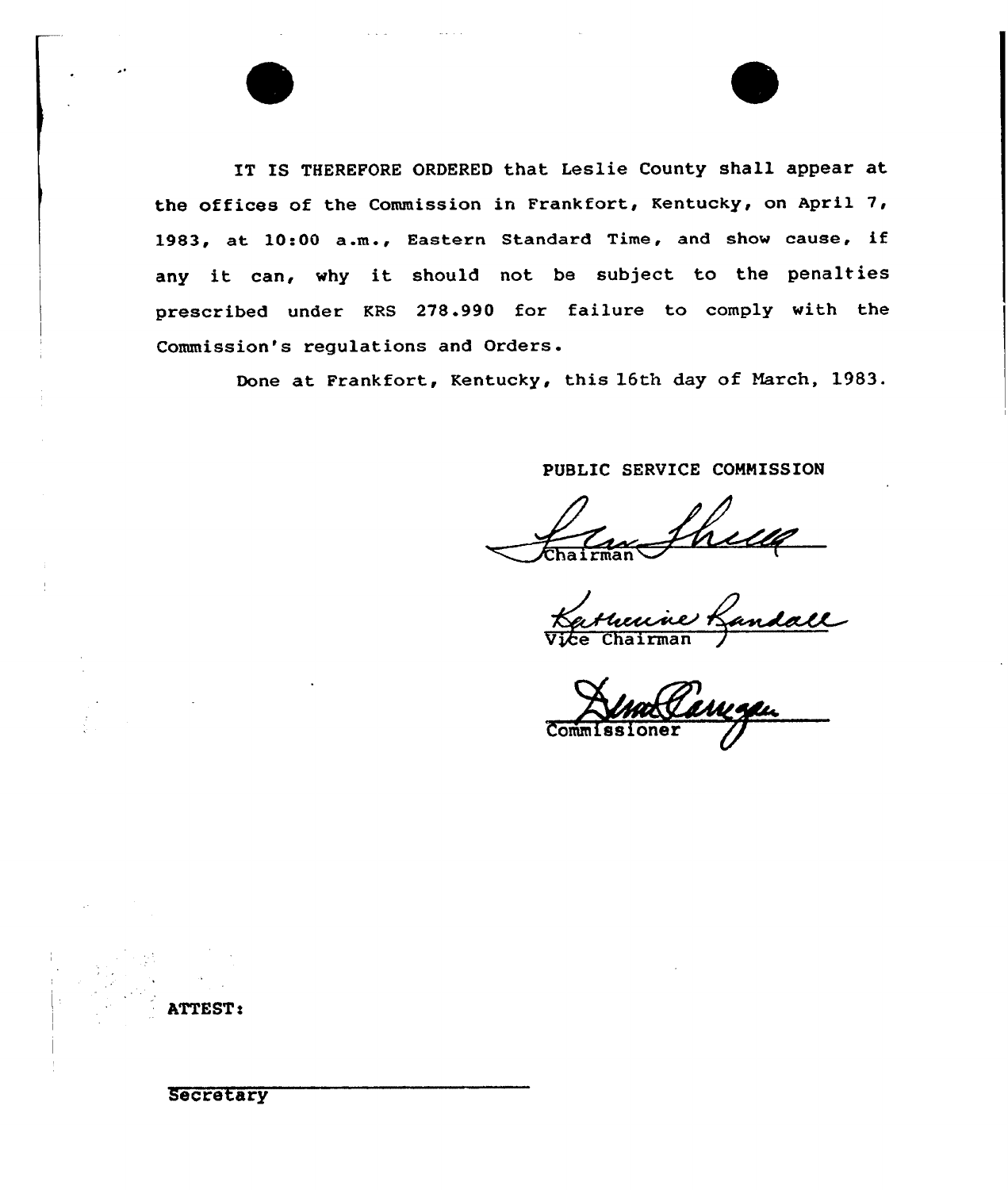

 $\frac{1}{2}$ 

nd Paul  $\epsilon_{\rm 10} \sim 2$ 

 $\sim$   $\sim$ 

فبالمحجان



### APPENDIX A

### APPENDIX TO AN ORDER OF THE PUBLIC SERVICE COMMISSION

IN CASE NO. 8779 Dated

The following is <sup>a</sup> summary of persons having complaints on file with the Public Service Commission requesting service from Leslie County Telephone Company.

|                         | Commission<br>Contact<br>Date              | Leslie Co.<br>Response<br>Date | Leslie Co.<br>Commitment<br>Date | Complaint       |
|-------------------------|--------------------------------------------|--------------------------------|----------------------------------|-----------------|
| James Deaton            | $11 - 24 - 81$<br>$3 - 10 - 82$<br>4-06-82 | None<br>None<br>$5 - 17 - 82$  | None<br>None<br>None             | Service Request |
| Lloyd Stidham           | $12 - 27 - 82$                             | None                           | None                             | Service Request |
| Norman Stamper          | $1 - 19 - 83$                              | $2 - 23 - 83$                  | None                             | Service Request |
| Charles Morgan & Others | $11 - 08 - 82$<br>$1 - 06 - 83$            | None<br>None                   | None<br>None                     | Service Request |
| Annie Wells             | $1 - 25 - 82$                              | $3 - 25 - 82$                  | None                             | Regrade Request |
| Clifton Baker           | $1 - 25 - 82$                              | $3 - 25 - 82$                  | None                             | Regrade Request |
| Michael Combs           | $12 - 01 - 81$                             | None                           | None                             | Service Request |
| Hazel Stamper           | $12 - 22 - 81$                             | <b>None</b>                    | None                             | Service Request |
| Bobby R. Ritchie        | $2 - 24 - 81$                              | None                           | None                             | Service Request |
| Terry Lenden            | $11 - 15 - 82$                             | None                           | None                             | Sarvice Request |
| William Beckher         | $11 - 22 - 82$                             | None                           | None                             | Service Request |
| Bobby J. Belcher        | $11 - 16 - 82$                             | None                           | None                             | Service Request |
| <b>Kermeth Lockard</b>  | $11 - 22 - 82$                             | None                           | None                             | Service Request |
| William B. Mullins      | $12 - 13 - 82$                             | None                           | None                             | Service Request |
| Paul Millins            | 12-06-82                                   | None                           | None                             | Service Request |
| John W. Dixon           | $10 - 25 - 82$                             | None                           | None                             | Regrade         |
| Tommy Huff              | $1 - 24 - 83$                              | $\star$                        | $\star$                          | Poor Service    |
| <b>Irene Little</b>     | $12 - 09 - 82$                             | None                           |                                  | Poor Service    |
| Vincent Stamper         | $4 - 01 - 82$                              | None                           | None                             | Service Request |